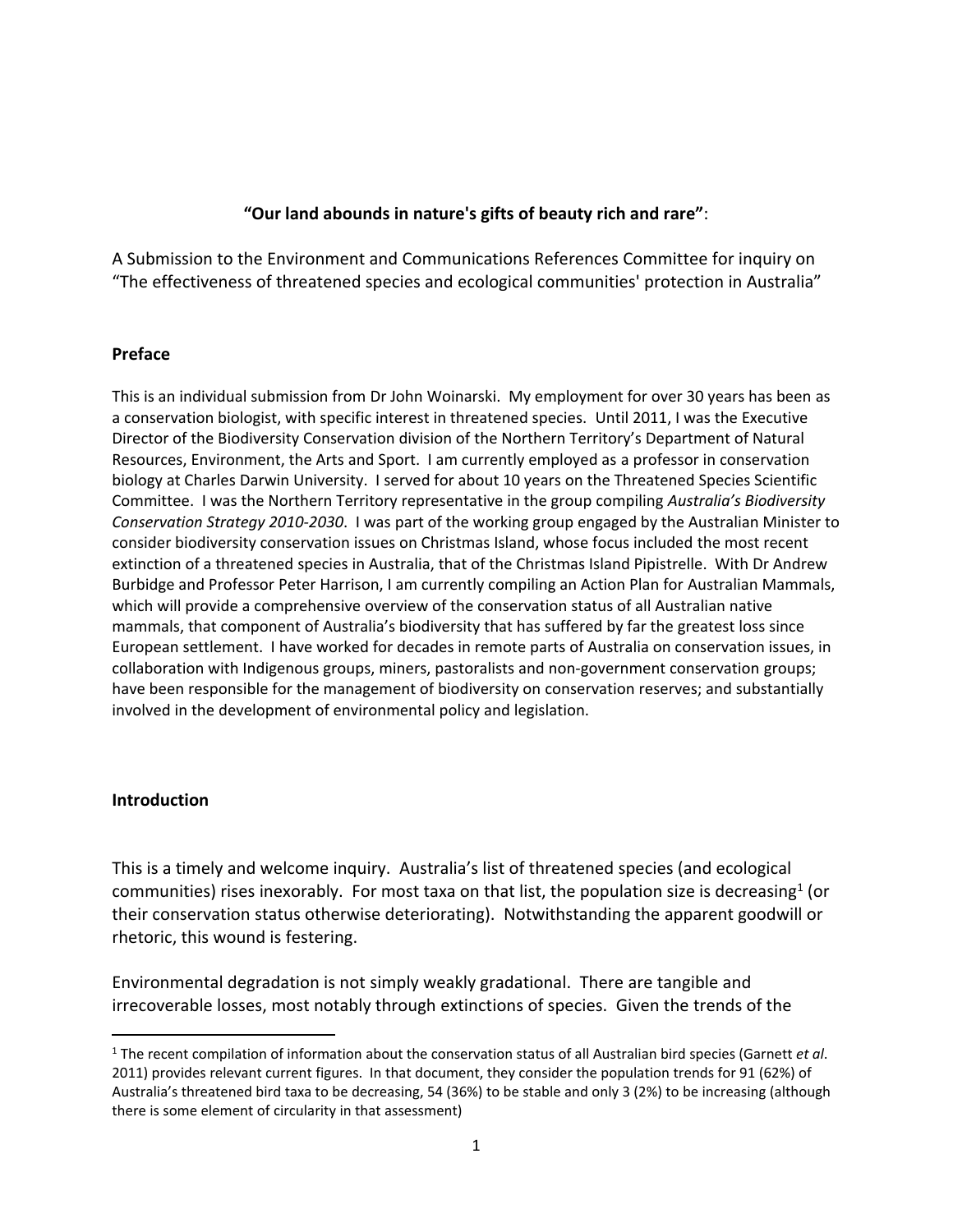majority of species on the threatened species lists, and trends in the size of that list, if we continue with current policies and resourcing, the number of extinctions of Australian species will magnify greatly. This trend may be concealed but further exacerbated because many Australian species (examples include black cockatoos, western swamp tortoise, platypus) are long-lived, have low reproductive output and work to a "slow" life history, such that the consequences of failed policies and threats operating now may be evident only, but unresolvable, in decades to come.

Such loss of the natural values we were bequeathed represents a trashing of intergenerational equity. My descendants will see an Australia environment that is substantially diminished; my descendants will likely blame our generation for that loss, for our profligacy.

Such loss represents a definitional failure of sustainability. We cannot claim to be developing sustainably if an increasing spate of extinctions is a by-product of our enterprise.

Such loss represents a moral stain. Most wildlife species have been in Australia far longer than humans; in many cases, for millions of years. Our moral system should encompass the recognition that other species have a right to exist, or at least that it is immoral for us to cause their extinction, or to fail to take actions that could avert such extinction.

Such loss represents a tangible and auditable failure of current environmental policy, legislation and resourcing. Whereas, 10-20 years ago, some state and Australian governments were resolute in their targeted attempts to protect threatened species, such efforts have now been much diluted, in an apparently doctrinaire push to avoid focus on the 'losers'. Like the health system, conservation management requires a multilateral approach that includes acute care for emergency cases, preventative measures, education, monitoring and research.

The maintenance of Australia's biodiversity is not a lost cause. But the opportunities are slipping through our fingers.

## **Specific comment on Terms of Reference**

## (a) **Management of key threats to listed species and ecological communities**

Current legislation offers far more specific protection for threatened species affected by acute locally-circumscribed threats (notably development actions) than for diffuse and insidious threats (such as predation by feral cats or the spread of the water mould *Phytophthora cinnamomi*). Yet, it is the latter that have been the primary drivers of most historic biodiversity decline, and continue to be the drivers of current decline, in Australia. There is clearly a mismatch between problem and provided solution.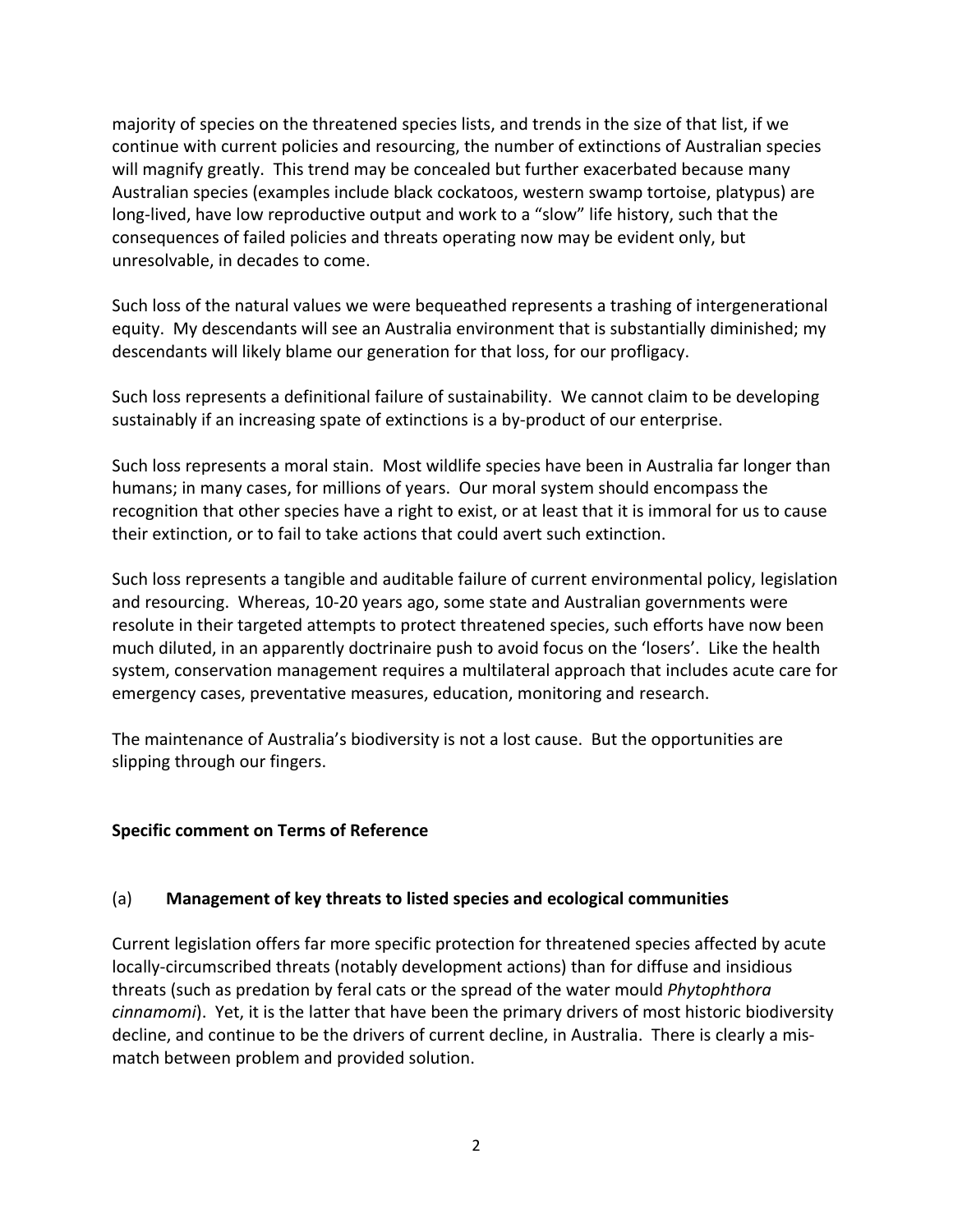The practice of naming under legislation Key Threatening Processes is of limited effectiveness, and the policy framework within which amelioration of those KTPs is addressed is ill-conceived and largely ineffective<sup>2</sup>. Most landscape-scale threats to Australian biodiversity operate now as significantly as they have for generations. There are two major issues to consider: how can broad landscape-scale threats be managed effectively to a level where they no longer cause significant imposts on Australian biodiversity? And, how do we ensure threatened species are conserved until such effective threat management is achieved?

The response to the first question is partly about resourcing, generational-scale (rather than political cycle) strategic planning, and coordination amongst diverse stakeholder groups. There are some noteworthy examples of success. For Australian mammals, the most notable such cases are Western Shield, Southern Ark, Arid Recovery and comparable large-scale, long-term programs aimed at the reduction of feral predators (cats and foxes), through exclosure fencing and/or intensive baiting. These programs demonstrate that it is possible to restore ecosystems and increase the abundance of animal species otherwise facing extinction.

The second question resonates particularly with me, given my particular current location (Christmas Island). Here, successive governments have contributed substantial resources (many million dollars) over at least a 10-year period in a campaign to reduce the abundance of the invasive Yellow Crazy Ant. That campaign is necessary and has had some success, but over the course of, and notwithstanding, this program, two of the Island's five native reptile species have become extinct in the wild<sup>3</sup>, and the Island's only insectivorous bat has become extinct. This is notable evidence that attention primarily to threats to biodiversity will not necessarily result in the prevention of extinctions, and that instead a broadly-based approach will be far more effective.

## **(b) Development and implementation of recovery plans;**

Recovery plans form the primary foundation for the management of threatened species: they provide important contextual information; they prioritise management responses; they (generally) provide a clear objective and specification of monitoring actions that can measure progress towards that objective; they partition responsibilities; they operate over a tractable time-frame; they provide a mechanism for collaboration and community involvement; they communicate and educate the community about conservation issues; and – on Commonwealth lands and seas – the *EPBC Act* mandates their implementation.

<sup>2</sup> One notable (relative success) is the *Threat Abatement Plan for the incidental catch (or by-catch) of seabirds during oceanic longline fishing operations*.

<sup>&</sup>lt;sup>3</sup> Smith, M. J., Cogger, H., Tiernan, B., Maple, D., Boland, C., Napier, F., Detto, T., and Smith, P. (2012). An oceanic island reptile community under threat: the decline of reptiles on Christmas Island, Indian Ocean. *Herpetological Conservation and Biology* **7**, 206-218.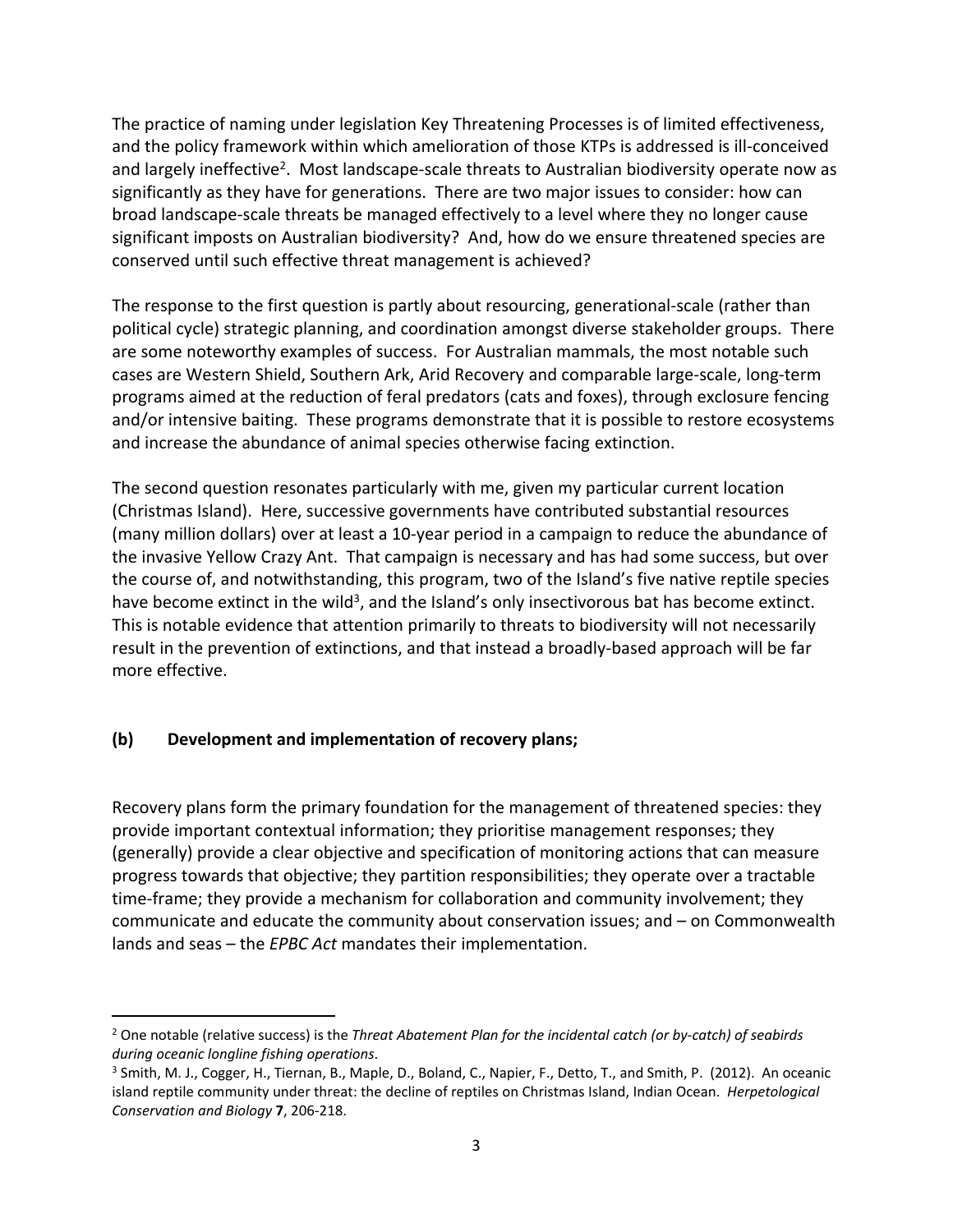Recovery plans have not averted overall biodiversity decline in Australia, and a recent analysis has suggested that they may have limited success (Bottrill *et al*. 2011<sup>4</sup> ). However such interpretation is strongly contextual, and it may have been naïve to expect recovery plans for a minority of Australia's threatened species, accompanied by relatively limited funding, and with limited legislative clout, to redress the extensive scale of Australia's ecological dysfunction.

Recovery plans are an important component of Australia's biodiversity conservation efforts, and are far more useful, informative and strategically directive than the currently available alternatives – the limited "conservation advices" stipulated at the most recent revision of the *EPBC Act*, and/or the hope that threatened species management may be picked up or assuaged through other more general conservation management mechanisms, such as often-vague 'landscape scale' programs.

Furthermore, some recovery plans have proven to be remarkably effective catalysts for delivering social outcomes in addition to environmental outcomes. The Recovery Plan for the *warru* (Black-footed Rock-wallaby) (Read and Ward 2011) is inspirational in its recognition that in remote (and in this case, Indigenous) Australia, recovery plans aimed at the maintenance of threatened species provides an opportunity for employment, and restoration and showcasing of cultural strength; and that these social and environmental factors may be indissolubly linked.

Where recovery plans have been appropriately funded and implemented, there are many examples that demonstrate their outstanding conservation success, often notwithstanding the parlous previous situation of the threatened species, and the deeply-rooted environmental problems driving the species' decline. Examples of such success include that of the Northern Hairy-nosed Wombat and Gilbert's Potoroo, where implementation of recovery plans has led to population increase; and Chuditch (Western Quoll), Boodie (Burrowing Bettong), Bridled Nailtail Wallaby, Long-footed Potoroo and Western Swamp Tortoise, where implementation of recovery plans has slowed or halted previous precipitous decline.

Nonetheless, there may be substantial scope for improving on the recovery planning process.

(i) In many cases, their compilation has been protracted - almost interminable rendering the Plans out-of-date when (if) they are finally completed, and leaving a hiatus in management over the long course of their preparation. This problem is either

<sup>4</sup> This analysis is constrained because it measures success largely in terms of improvements in conservation status categorisation; hence recovery plans that have managed to stabilise previously deteriorating trends are regarded as failures. It is also constrained because it cannot readily resolve the extent to which actions in recovery plans have been adequately implemented and funded (many recovery plans are not implemented due to constrained resourcing and hence are inevitably unsuccessful). It is also constrained because recovery plans have typically been prepared for threatened species in the most dire conservation status, so it is a biased assessment to compare performance for such species against that of species in less dire straits for which no recovery plan has been made. Furthermore, it may be entirely unrealistic to assume that deeply-entrenched threats to threatened species may be resolved over the relatively short life of individual recovery plans (typically 5 years). Biodiversity conservation in Australia is a long-term proposition.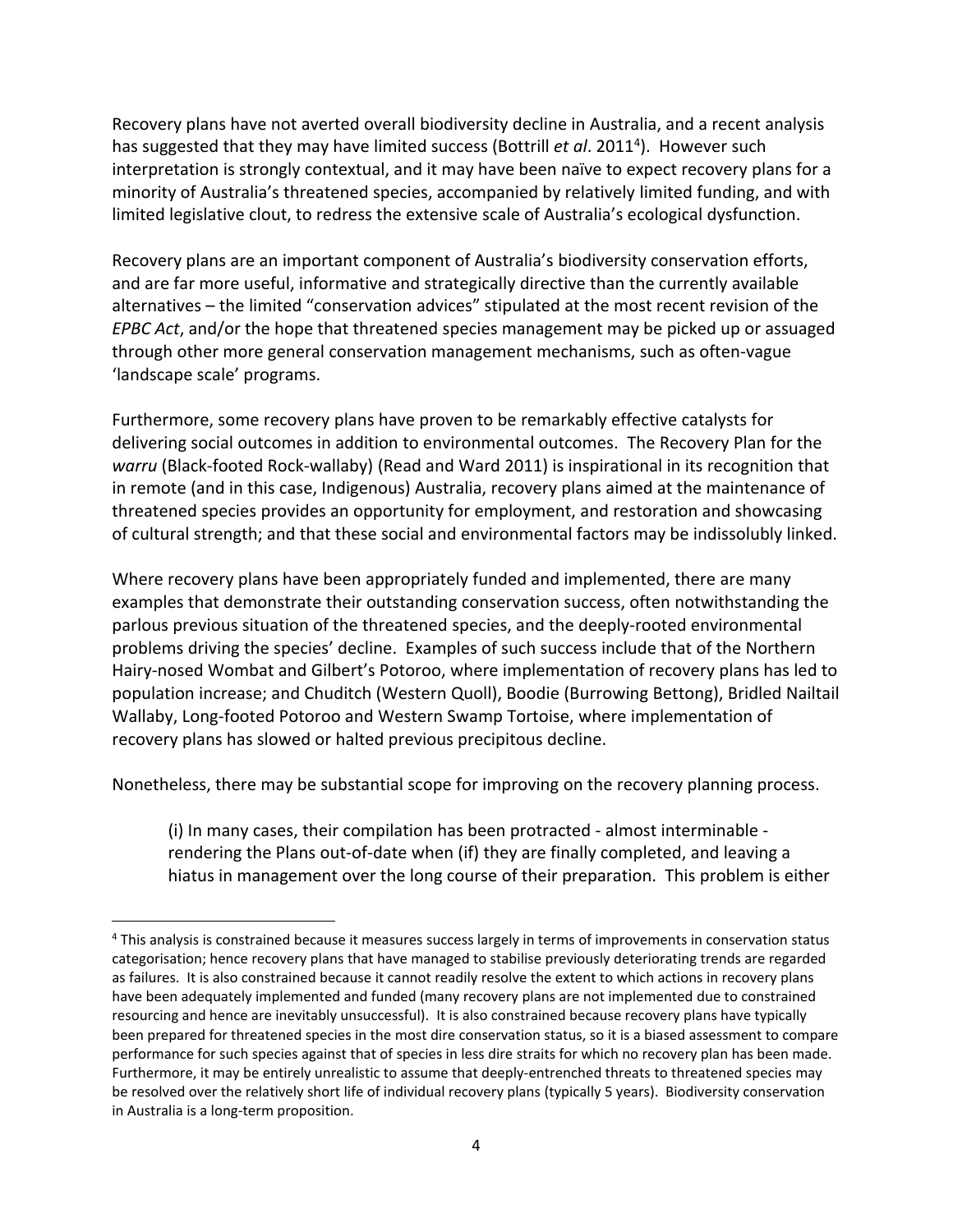due simply to sub-optimal project management, or (for more complex plans requiring cross-jurisdictional support) to unreasonably long delays in achieving agency or government sign-off, or simply to the plans themselves being unnecessarily detailed and over-elaborate. In some cases, the resources invested in plan compilation suck out an unreasonably high proportion of funding available for conservation management of the species.

(ii) The Plans may be relatively inflexible, lacking the agility to readily cater for, or respond to, new information or unanticipated issues.

(iii) In many cases, the Plans are not set within an adaptive management framework, so cannot readily measure the effectiveness of particular actions, or respond to actions that are shown to be ineffective.

(iv) For some Plans, objectives are unrealistically optimistic, given the deep-rooted environmental problems that have driven the species to endangerment, the limited lifespan of Plans and the typically constrained funding that they are dealt.

(v) In many cases, there is no progressive public reporting of the Plan's performance, particularly through regularly-updated accessible information on population trends.

(vi) In many cases, the Plans aren't specific about accountability, responsibility and duty of care: i.e. the Plans do not answer the question - who is accountable if the threatened species continues to decline or becomes extinct?

(vii) Most Plans pay only superficial attention to the chaotic mosaic of other regional, state/territory and national environmental plans, strategies and policies, such that potential fruitful linkages are lost or insecure; or the threatened species recovery plans are largely invisible to management groups operating at different scales or working to broader or tangential outcomes.

## (c) **Management of critical habitat across all land tenures**

The Critical Habitat provisions of the *Environment Protection and Biodiversity Conservation Act 1999* have been little invoked, little used, and (hence) ineffective. The main shortcoming in their application is their legislated limitation to Commonwealth lands (and waters), which selfevidently comprise only a very small proportion of the Australian landmass.

Potentially, critical habitat provisions may be useful for the conservation of threatened species in cases where the distribution of the species is very poorly known (and hence protection can be offered to areas within a modelled distribution, even if there are no current records from some of this modelled distribution) and in cases where habitat is suitable for a threatened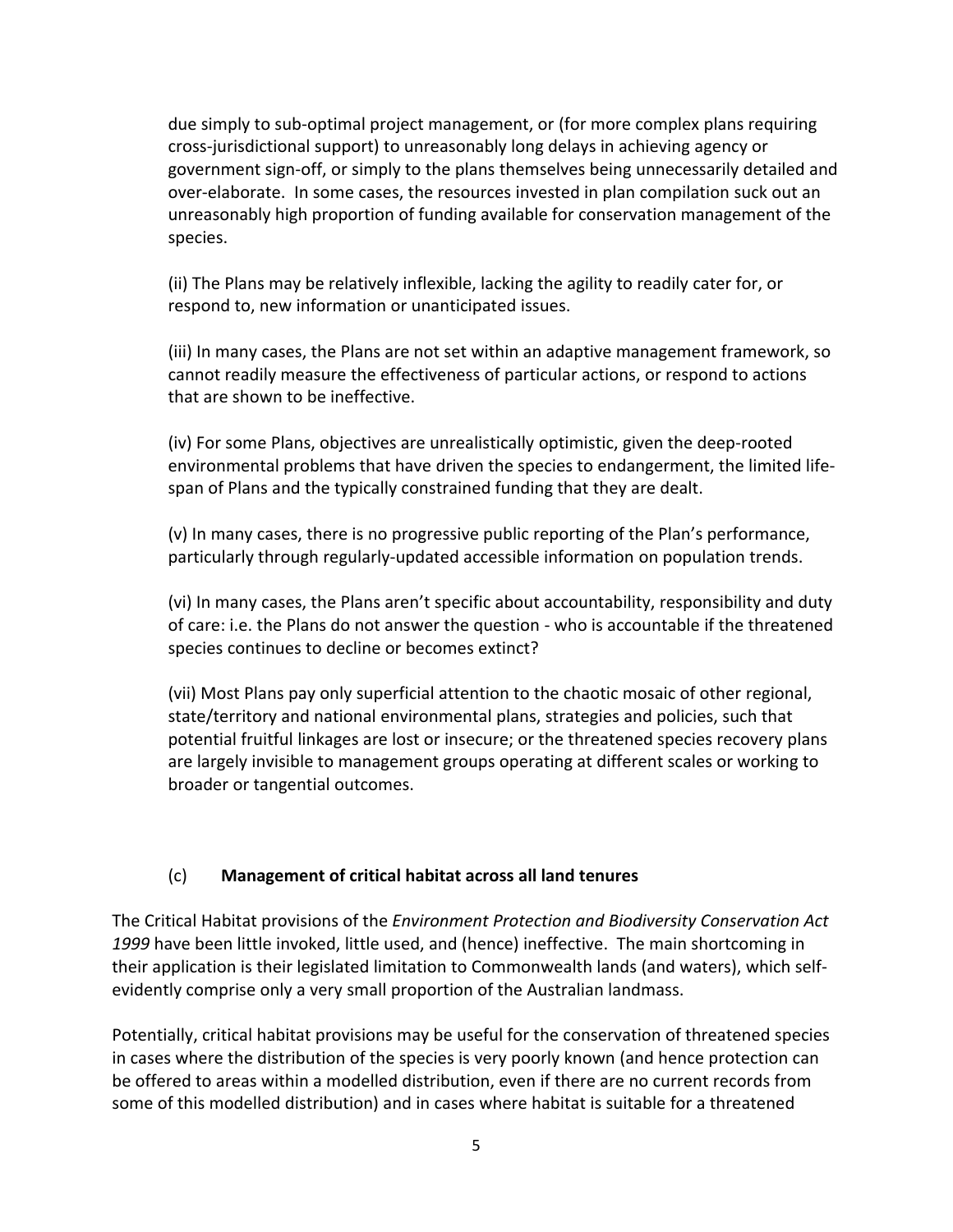species but is currently uninhabited by that species (which may allow for natural expansion for the threatened species or options for reintroduction).

Given the limited application of Critical Habitat provisions under the *EPBC Act*, the critical issue is not so much in the *management* of those areas, but rather in the limited scope of its allowed use, and the low degree of uptake of the provision, even for Commonwealth lands.

# (d) **Regulatory and funding arrangements at all levels of government**

no comment.

## **(e) Timeliness and risk management within the listings processes**

At national level, the list of threatened species and ecological communities is a critical and potent document: to a large degree it determines allocation of conservation funding; it focuses environmental impact assessment processes on a select group of organisms; and its length and dynamism charts trends in the state of Australian biodiversity. However, the current list is notably incomplete, inaccurate and biased.

The flaws are because there is marked sub-optimality in the process for maintaining currency and reliability in the national lists of threatened species and ecological communities. The genesis of the current *EPBC Act* list is from listings collated haphazardly, and with varying (and now dated) qualification criteria, transferred to the *Act* at its inception. Species added to or taken from the inherited (pre-1999<sup>5</sup>) list comprise a small minority of the current list<sup>6</sup>. Since 1999, there has been no comprehensive systematic overhaul of the national threatened species list. Changes to the list occur mostly through limited state partnerships and *ad hoc* nominations by the public, with the number of such nominations considered per year severely restricted.

Serendipitously, the robustness and currency of the *EPBC Act* list was tested recently for Australian bird species. In a thorough expert-driven review, Garnett *et al*. (2011) assessed the current status of all native Australian bird species and subspecies according to IUCN (Red List) criteria. That assessment identified 54 bird species and subspecies that merited listing as threatened but were not listed as threatened under the *EPBC Act*; 22 bird species and subspecies that were listed under the *EPBC Act* that no longer (if ever) merited listing; and 88 bird species that were listed under *EPBC Act* and were found to still merit listing (although only 45 of these were assigned the same conservation status category). This is a pronounced mis-

<sup>5</sup> And most of those carried through to the *EPBC Act* originated in the *Endangered Species Act* of 1992 <sup>6</sup> Of the 406 animal taxa currently EPBCA-listed as threatened (excluding Extinct and Conservation Dependent taxa), 256 (63.1%) were brought over in 2000 from previous processes. Of 1300 listed plants (again excluding Extinct taxa), 1084 (83.3%) were brought over in 2000.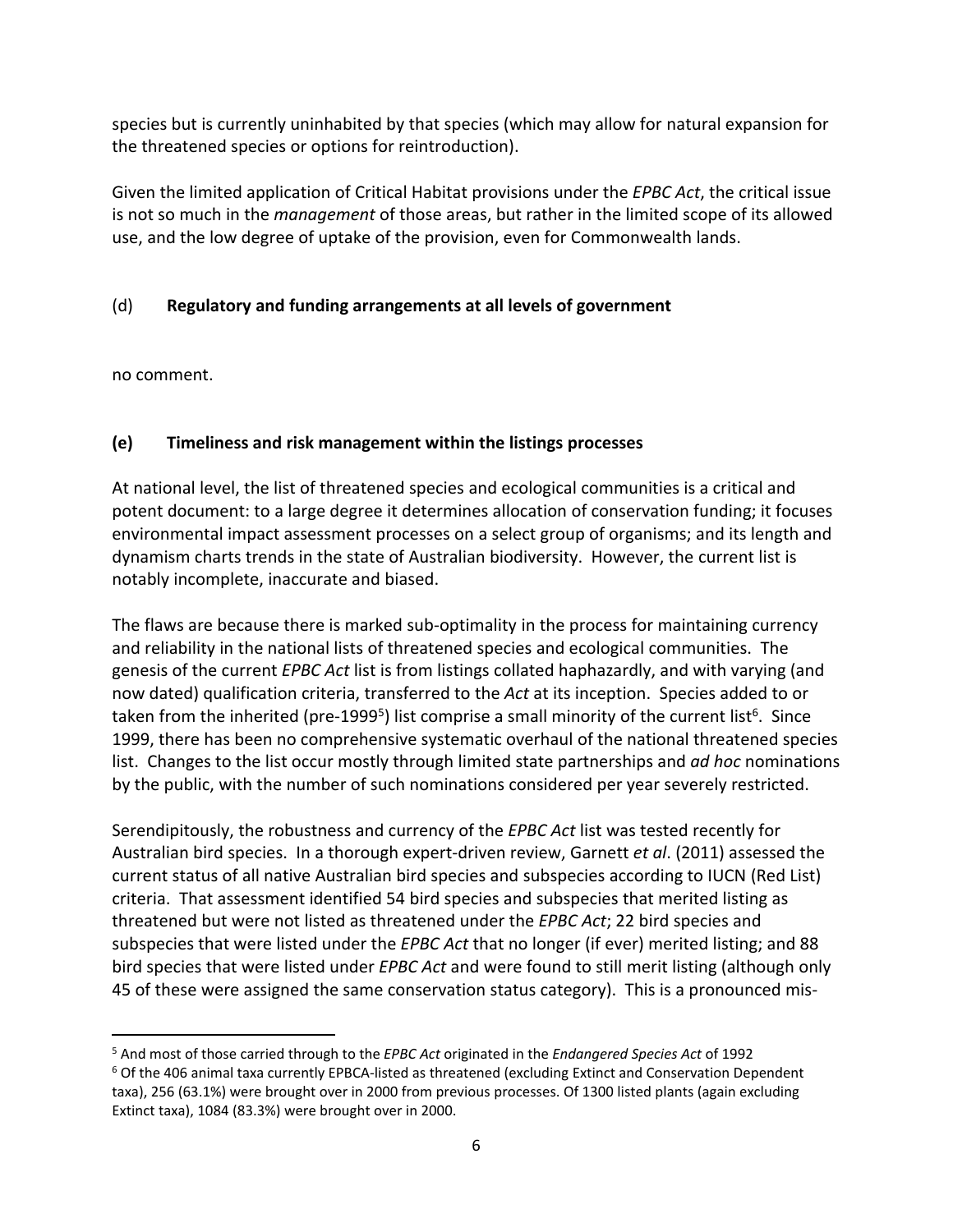match, and strongly indicates that conservation attention is not being directed towards the species most in need of it.

A current project ('The Action Plan for Australian Mammals 2012', by Woinarski, Burbidge and Harrison) is undertaking for mammals the same process as Garnett *et al*. (2011) provided for Australian birds. Preliminary results suggest that the disparity (i.e. imperfections in the *EPBC Act* listings) is even more marked than for birds.

The process underlying these Action Plans (i.e. regular comprehensive overviews of the conservation status of large components of biodiversity, through expert (non-Government) review) provides a manageable and critical mechanism to ensure that threatened species listings are reliable rather than ossified or grossly incomplete. Changes resulting from such comprehensive and systematic overview also provide a tractable and robust measure of trends in the conservation of biodiversity, notably through application of the Red List Index (e.g. Szabo *et al*. 2012).

The Hawke review of the *EPBC Act* recommended the development of a single national list of threatened species, largely through integration of state and territory lists. Such convergence is welcomed, but is not necessarily a major advance, if the existing state and territory lists are inconsistent in their assessment basis, and if these lists also suffer from lack of regular systematic overhaul. Furthermore, that integration process leaves unresolved the best mechanism to deal with the majority of species that occur in more than one jurisdiction.

The reliability, utility and comprehensiveness of threatened species lists are much influenced by the level of information available for species, and the manner in which constraints on that information level is considered. Regrettably, there is relatively little (relevant) information available for most Australian plant and animal species: we know little of their total population size, or the rate of their decline (or increase); in many cases, species remain undiscovered or unnamed. (Such a problem perpetuates a taxonomic bias in threatened species lists to the better-known groups such as birds, mammals and trees: Cardoso *et al*. 2011.) While the *EPBC Act* asserts a commitment to the precautionary principle, the mechanism to apply this principle for the consideration of the threatened status of poorly-known species remains unresolved. In such cases, the onus of proof may be poorly placed, and species threatened with extinction may be ineligible for listing because of neglect, ignorance or lack of interest. The IUCN deals with this situation through the use of a Data Deficient conservation category, and this may have some applicability under national environmental legislation. However, most Australian species may qualify as Data Deficient, which would be an unhelpful outcome. A preferable alternative is that used for "short-range endemics" under Western Australian environmental policy (EPA (WA) 2009; Harvey *et al*. 2011), which offers protection for species thought to have a very small range, and reverses the current onus of proof – i.e. a poorly-known, restricted-range species is protected until and unless it can be proven to be more common or widespread than indicated by the current knowledge base.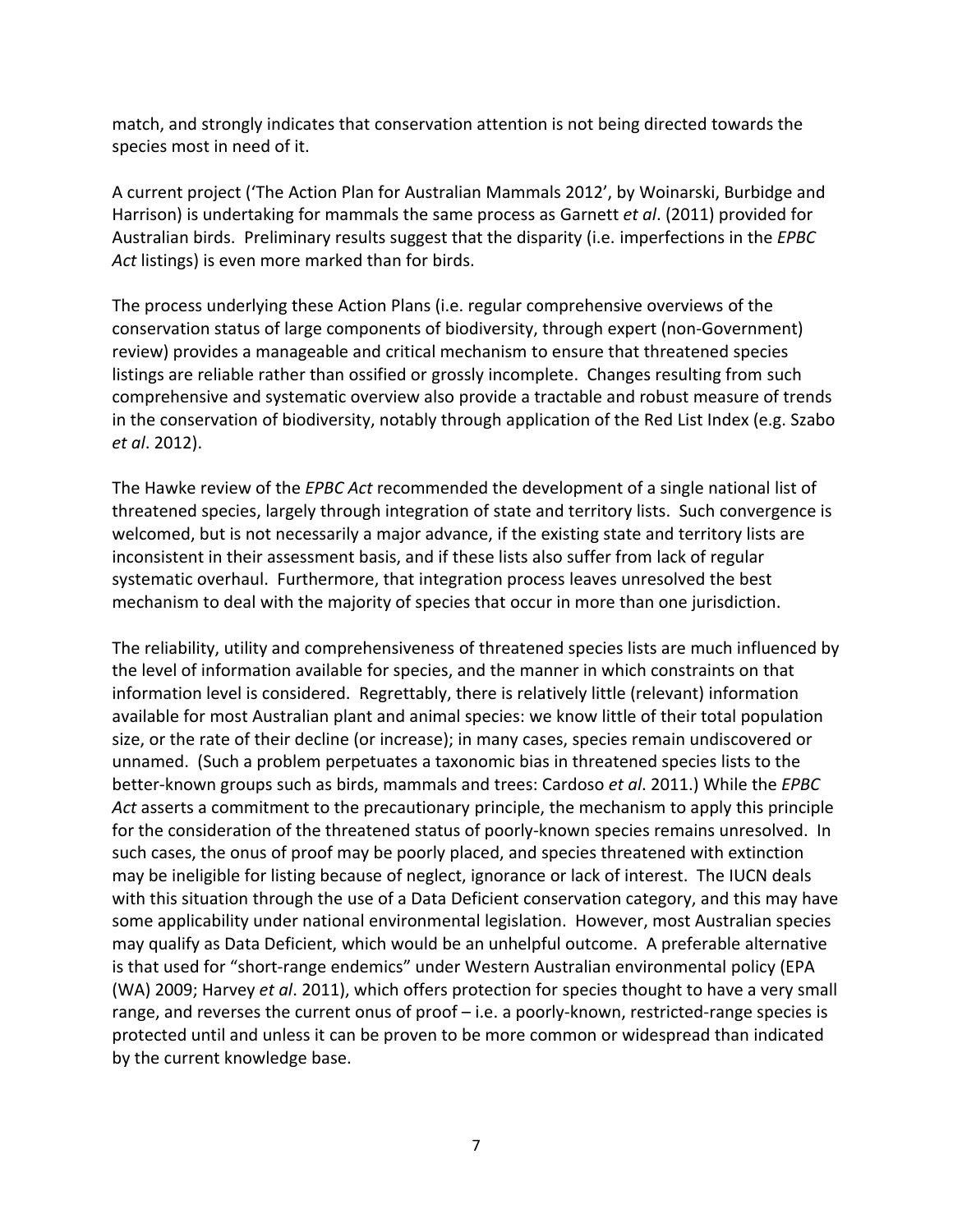### **Recommendations:**

**1. The national threatened species list should be overhauled at regular intervals, with such overhaul achieved most effectively by a series of rolling systematic reviews of major components of Australian biodiversity (the model being that of the Bird Action Plan, by Garnett** *et al***. 2011).**

**2. As with the IUCN Red List, such threatened species list reviews should be undertaken or coordinated by relevant experts, rather than through government (or inter-governmental) processes.**

**3. Government processes should facilitate the rapid adoption of Action Plan conclusions into threatened species lists, allowing for timely overhaul of major segments of national (and state) threatened species lists.**

**4. Through the precision and robustness achievable under systematic review, the size and composition of the national threatened species list should provide a critical indicator of the state of Australia's biodiversity, and that index should be a cornerstone of national social, economic and environmental reporting.**

**5. Lack of information should not by default preclude potentially threatened species from being listed. The Western Australian process for listing short-range endemics provides an appropriate model for the conservation protection of many poorly-known species; and this model should be extended to and applied under national environmental legislation.**

### **(f) The historical record of state and territory governments on these matters**

no comment

## **(g) any other related matter.**

1. Monitoring.

Population monitoring is a critical component of threatened species management (and indeed on the assessment of eligibility of species to be listed). Monitoring programs provide measurement of management success (or failure), provide an indication of the urgency of management intervention, and comprise a vital integrative mechanism for the process of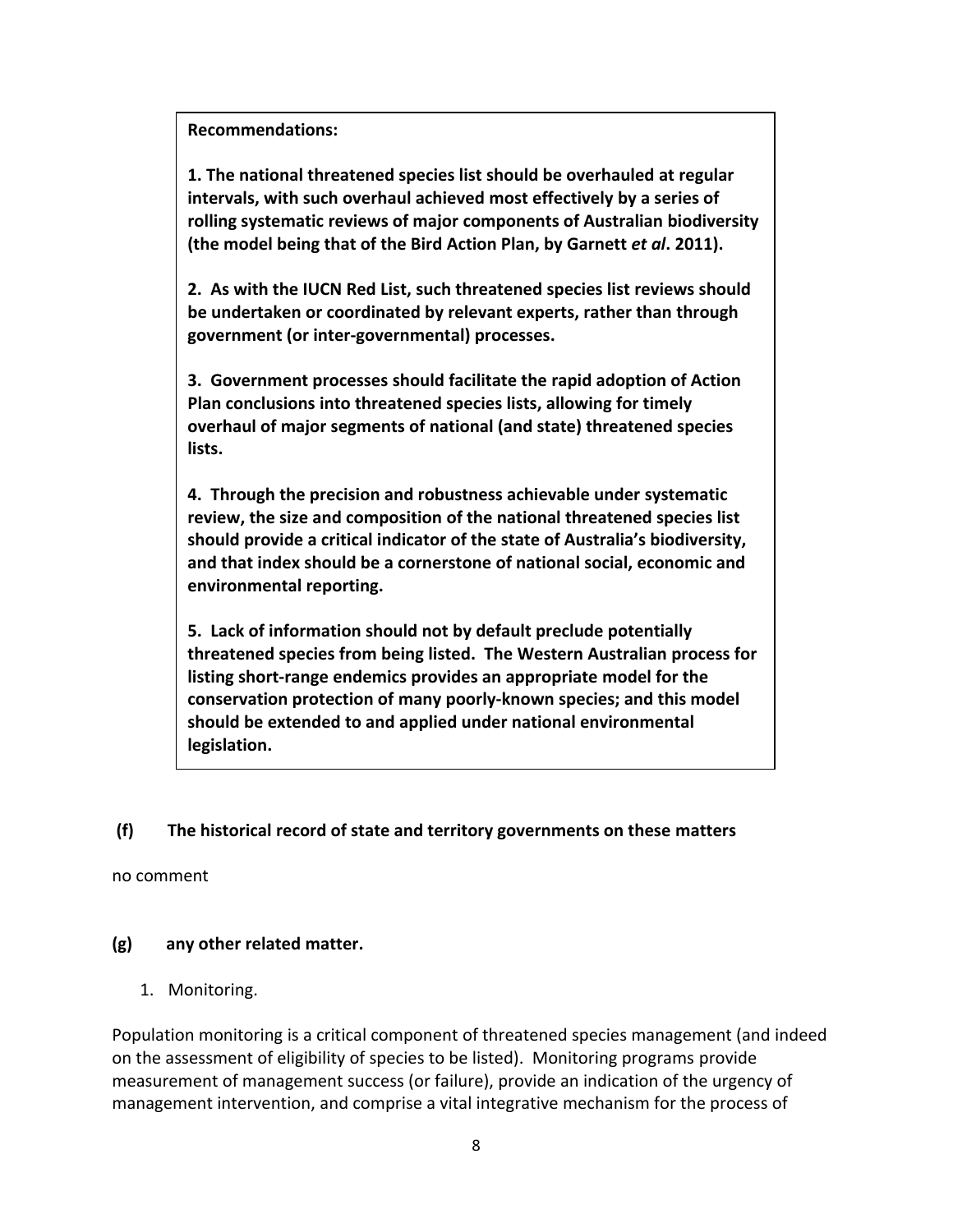

 $\mathsf{M}$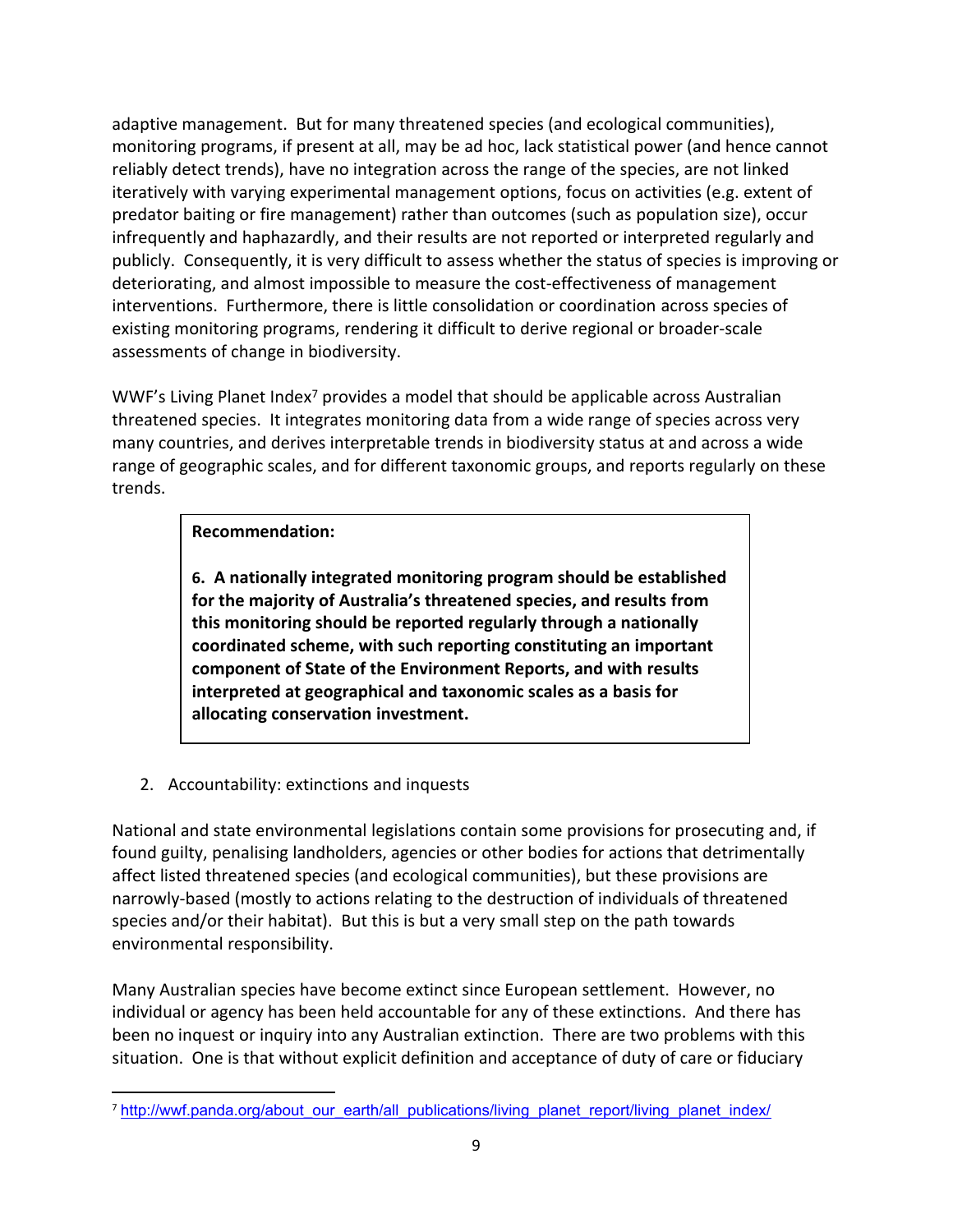responsibility of conservation agencies for threatened species (or Ministers), extinctions will continue to happen without accountability (it will always be somebody else's problem) and without penalty: there will be little disincentive to countenance extinction. The other problem is that there will be no formal opportunity to learn from individual extinction events (and hence to reduce the likelihood of future extinctions).

### **Recommendations:**

**7. State, Territory and Commonwealth conservation agencies should accept an explicit duty of care for the maintenance of biodiversity, specifically including to attempt to prevent the extinction of threatened species (and ecological communities). In some cases, at least defined components of that duty of care can and should be delegated to landholders (such as in the case of Indigenous Protected Areas) and nongovernment conservation agencies (particularly those managing conservation reserves). The duty of care should encompass statutory responsibilities, to the extent that appropriate penalties apply when that duty of care has been breached. Extinction is an obvious example of failure in duty of care.**

**8. An appropriate parliamentary inquiry or coronial inquest should be established following any and every extinction event, designed to identify the factors that contributed to that loss (particularly the policy and/or management shortcomings),and to identify the agencies responsible for such failings. Such inquest should also recommend refinements to management, policy and legislation that serve to reduce the likelihood of future loss.**

3. Commitment to the maintenance of biodiversity

South Australia's biodiversity conservation strategy is titled "No species loss …", an explicit and tightly-focused recognition of the primacy of retention of native species as an overarching goal of conservation management. At international scale, there is a comparable target under the Convention on Biological Diversity, through the *Strategic Plan for Biodiversity 2011-2020 and the Aichi Targets*: "*Target 12: By 2020 the extinction of known threatened species has been prevented and their conservation status, particularly of those most in decline, has been improved and sustained*."

In contrast, there is no fundamental commitment to the retention of Australia's biodiversity in the principal national legislation, the *Environment Protection and Biodiversity Conservation Act 1999*; or in the principal national biodiversity policy, *Australia's Biodiversity Conservation Strategy 2010-2030* (with none of the 10 targets there relating directly to the retention of native plant and animal species); or in the Constitution (cf. that of nations such as Ecuador and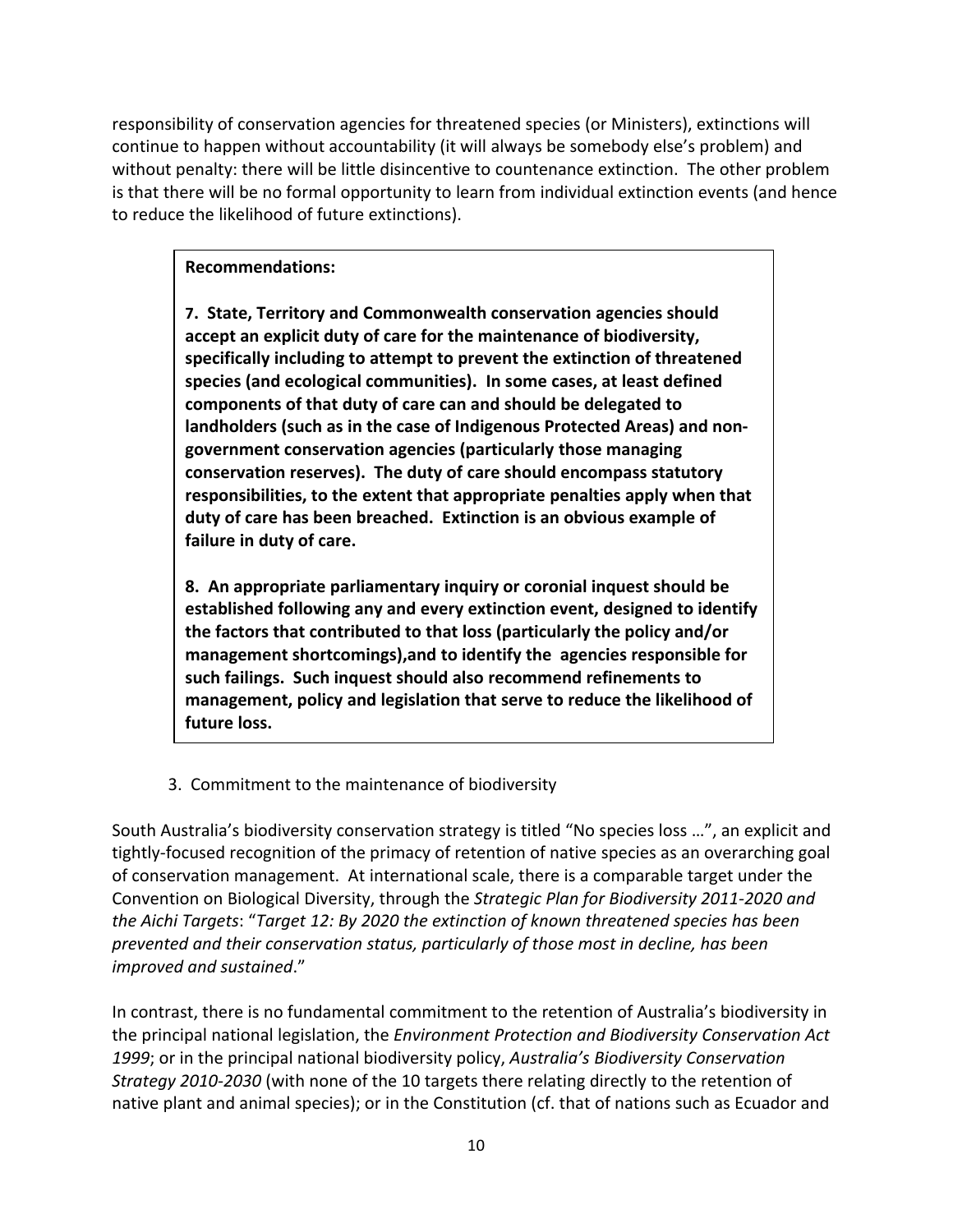



 $(8)$ 



 $\mathsf{J}$